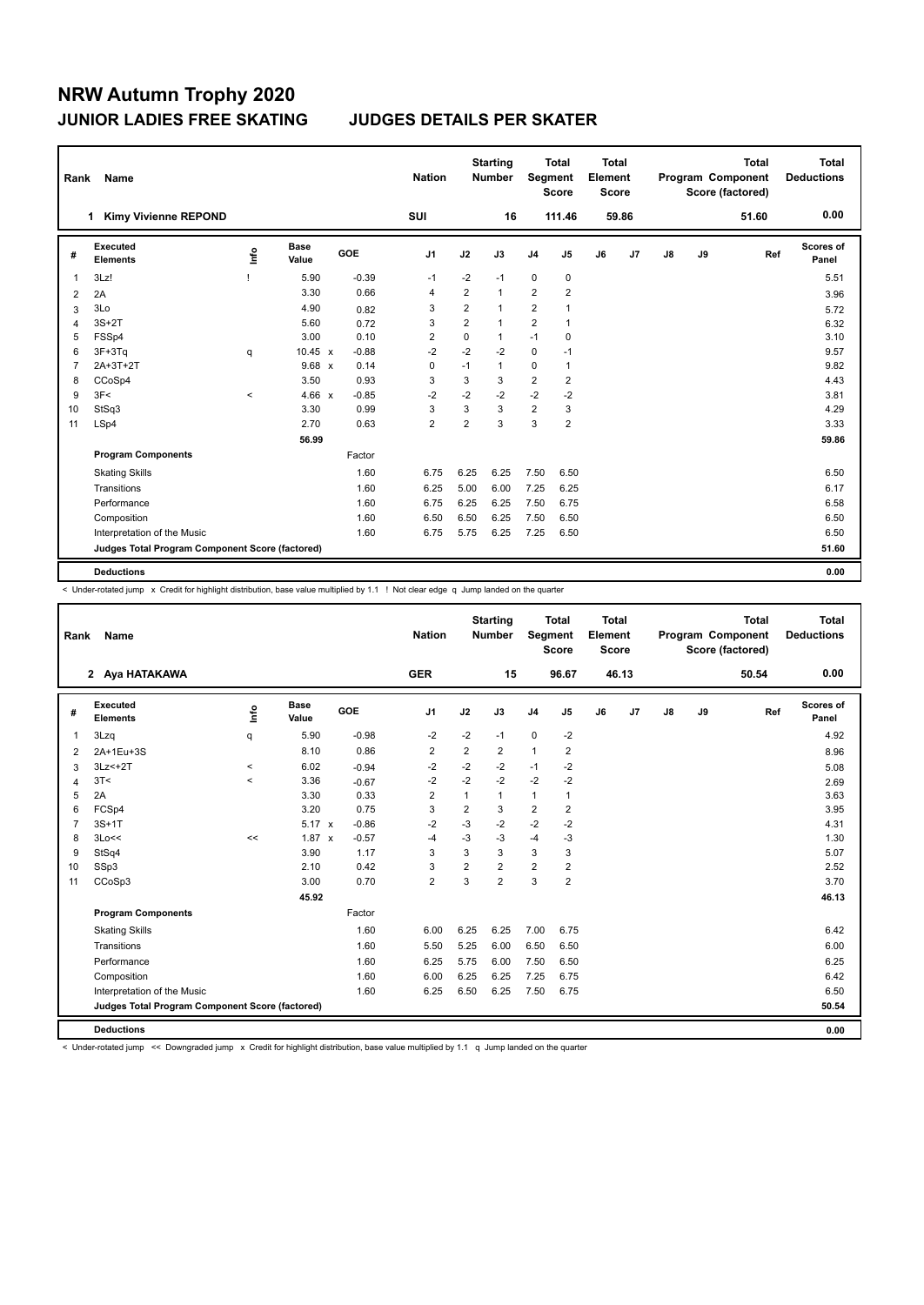| Rank | Name                                            |                          |                      |            | <b>Nation</b>  |                | <b>Starting</b><br><b>Number</b> |                | <b>Total</b><br>Segment<br><b>Score</b> | <b>Total</b><br>Element<br><b>Score</b> |       |    |    | <b>Total</b><br>Program Component<br>Score (factored) | Total<br><b>Deductions</b> |
|------|-------------------------------------------------|--------------------------|----------------------|------------|----------------|----------------|----------------------------------|----------------|-----------------------------------------|-----------------------------------------|-------|----|----|-------------------------------------------------------|----------------------------|
|      | <b>Carmen WOLF</b><br>3                         |                          |                      |            | <b>GER</b>     |                | 14                               |                | 91.24                                   |                                         | 46.32 |    |    | 44.92                                                 | 0.00                       |
| #    | <b>Executed</b><br><b>Elements</b>              | ١nf٥                     | <b>Base</b><br>Value | <b>GOE</b> | J <sub>1</sub> | J2             | J3                               | J <sub>4</sub> | J <sub>5</sub>                          | J6                                      | J7    | J8 | J9 | Ref                                                   | Scores of<br>Panel         |
|      | $3Lz + 2T$                                      |                          | 7.20                 | 1.18       | 3              | 3              | 2                                | $\mathbf{1}$   | 1                                       |                                         |       |    |    |                                                       | 8.38                       |
| 2    | $3T+2T$                                         |                          | 5.50                 | 0.42       | $\overline{2}$ | $\overline{2}$ | $\mathbf{1}$                     | $\mathbf 0$    | 0                                       |                                         |       |    |    |                                                       | 5.92                       |
| 3    | 2F!                                             | ı                        | 1.80                 | $-0.12$    | $-1$           | $-1$           | $-1$                             | $\mathbf{1}$   | 0                                       |                                         |       |    |    |                                                       | 1.68                       |
| 4    | FCSp4                                           |                          | 3.20                 | 0.53       | 2              | 2              | $\overline{2}$                   | $\mathbf 0$    | 1                                       |                                         |       |    |    |                                                       | 3.73                       |
| 5    | 3Lzq                                            | q                        | 5.90                 | $-1.38$    | $-2$           | $-3$           | $-4$                             | $-2$           | $-2$                                    |                                         |       |    |    |                                                       | 4.52                       |
| 6    | 2A                                              |                          | $3.63 \times$        | $-0.88$    | $-1$           | $-4$           | $-3$                             | $-3$           | $-2$                                    |                                         |       |    |    |                                                       | 2.75                       |
| 7    | 3S<                                             | $\overline{\phantom{a}}$ | $3.78 \times$        | $-1.38$    | $-2$           | $-4$           | $-4$                             | $-4$           | $-4$                                    |                                         |       |    |    |                                                       | 2.40                       |
| 8    | CSSp4                                           |                          | 3.00                 | 0.30       | 2              | 1              | $\mathbf{1}$                     | $\mathbf{1}$   | 0                                       |                                         |       |    |    |                                                       | 3.30                       |
| 9    | StSq3                                           |                          | 3.30                 | 0.66       | 2              | 2              | $\overline{2}$                   | $\mathbf{1}$   | $\overline{2}$                          |                                         |       |    |    |                                                       | 3.96                       |
| 10   | 2F!+2Lo+2Lo                                     |                          | $5.72 \times$        | $-0.24$    | $-1$           | $-2$           | $-2$                             | 0              | $-1$                                    |                                         |       |    |    |                                                       | 5.48                       |
| 11   | CCoSp4                                          |                          | 3.50                 | 0.70       | $\overline{2}$ | 3              | $\overline{2}$                   | 2              | 1                                       |                                         |       |    |    |                                                       | 4.20                       |
|      |                                                 |                          | 46.53                |            |                |                |                                  |                |                                         |                                         |       |    |    |                                                       | 46.32                      |
|      | <b>Program Components</b>                       |                          |                      | Factor     |                |                |                                  |                |                                         |                                         |       |    |    |                                                       |                            |
|      | <b>Skating Skills</b>                           |                          |                      | 1.60       | 5.75           | 5.75           | 6.00                             | 5.50           | 6.00                                    |                                         |       |    |    |                                                       | 5.83                       |
|      | Transitions                                     |                          |                      | 1.60       | 5.50           | 5.50           | 5.50                             | 5.25           | 5.50                                    |                                         |       |    |    |                                                       | 5.50                       |
|      | Performance                                     |                          |                      | 1.60       | 5.75           | 5.25           | 5.75                             | 5.25           | 6.00                                    |                                         |       |    |    |                                                       | 5.58                       |
|      | Composition                                     |                          |                      | 1.60       | 5.50           | 5.50           | 6.00                             | 5.25           | 5.75                                    |                                         |       |    |    |                                                       | 5.58                       |
|      | Interpretation of the Music                     |                          |                      | 1.60       | 5.50           | 5.50           | 5.75                             | 5.00           | 6.00                                    |                                         |       |    |    |                                                       | 5.58                       |
|      | Judges Total Program Component Score (factored) |                          |                      |            |                |                |                                  |                |                                         |                                         |       |    |    |                                                       | 44.92                      |
|      | <b>Deductions</b>                               |                          |                      |            |                |                |                                  |                |                                         |                                         |       |    |    |                                                       | 0.00                       |

< Under-rotated jump x Credit for highlight distribution, base value multiplied by 1.1 ! Not clear edge q Jump landed on the quarter

| Rank           | Name                                            |                                  |                      |         | <b>Nation</b>  |                | <b>Starting</b><br><b>Number</b> | <b>Segment</b> | <b>Total</b><br><b>Score</b> | <b>Total</b><br>Element<br><b>Score</b> |       |    |    | <b>Total</b><br>Program Component<br>Score (factored) | Total<br><b>Deductions</b> |
|----------------|-------------------------------------------------|----------------------------------|----------------------|---------|----------------|----------------|----------------------------------|----------------|------------------------------|-----------------------------------------|-------|----|----|-------------------------------------------------------|----------------------------|
|                | <b>Marielen HIRLING</b><br>4                    |                                  |                      |         | <b>GER</b>     |                | 12                               |                | 81.81                        |                                         | 39.87 |    |    | 42.94                                                 | $-1.00$                    |
| #              | Executed<br><b>Elements</b>                     | $\mathop{\mathsf{Irr}}\nolimits$ | <b>Base</b><br>Value | GOE     | J <sub>1</sub> | J2             | J3                               | J <sub>4</sub> | J <sub>5</sub>               | J6                                      | J7    | J8 | J9 | Ref                                                   | Scores of<br>Panel         |
| 1              | $3T+2T$                                         |                                  | 5.50                 | 0.84    | $\overline{2}$ | $\overline{2}$ | $\overline{2}$                   | $\overline{2}$ | $\mathbf{1}$                 |                                         |       |    |    |                                                       | 6.34                       |
| 2              | 3S                                              |                                  | 4.30                 | 0.14    | 0              | 0              | $\mathbf{1}$                     | 1              | 0                            |                                         |       |    |    |                                                       | 4.44                       |
| 3              | 3Lo<<                                           | $\prec$                          | 1.70                 | $-0.85$ | $-5$           | $-5$           | $-5$                             | $-5$           | $-5$                         |                                         |       |    |    |                                                       | 0.85                       |
| 4              | 2A                                              |                                  | 3.30                 | 0.55    | $\overline{2}$ | $\overline{2}$ | $\overline{2}$                   | $\mathbf{1}$   | 1                            |                                         |       |    |    |                                                       | 3.85                       |
| 5              | FCSp3                                           |                                  | 2.80                 | 0.47    | $\overline{2}$ | 3              | $\overline{2}$                   | 1              | 1                            |                                         |       |    |    |                                                       | 3.27                       |
| 6              | 3T+1Eu+2S                                       |                                  | $6.60 \times$        | 0.42    | $\mathbf{1}$   | 2              | $\mathbf{1}$                     | $\mathbf{1}$   | $\mathbf 0$                  |                                         |       |    |    |                                                       | 7.02                       |
| $\overline{7}$ | 2Aq                                             | q                                | $3.63 \times$        | $-0.99$ | $-2$           | $-3$           | $-3$                             | $-3$           | $-3$                         |                                         |       |    |    |                                                       | 2.64                       |
| 8              | $2Lz+2Lo$                                       |                                  | $4.18 \times$        | 0.00    | 0              | 1              | $\Omega$                         | $\mathbf 0$    | 0                            |                                         |       |    |    |                                                       | 4.18                       |
| 9              | LSp3                                            |                                  | 2.40                 | 0.16    | $\overline{1}$ | 0              | $\mathbf{1}$                     | 1              | 0                            |                                         |       |    |    |                                                       | 2.56                       |
| 10             | StSq2                                           |                                  | 2.60                 | 0.52    | $\overline{2}$ | $\overline{2}$ | $\overline{2}$                   | $\overline{2}$ | $\mathbf{1}$                 |                                         |       |    |    |                                                       | 3.12                       |
| 11             | CCoSp1V                                         |                                  | 1.50                 | 0.10    | $\overline{2}$ | 2              | $\mathbf 0$                      | $\mathbf 0$    | $-1$                         |                                         |       |    |    |                                                       | 1.60                       |
|                |                                                 |                                  | 38.51                |         |                |                |                                  |                |                              |                                         |       |    |    |                                                       | 39.87                      |
|                | <b>Program Components</b>                       |                                  |                      | Factor  |                |                |                                  |                |                              |                                         |       |    |    |                                                       |                            |
|                | <b>Skating Skills</b>                           |                                  |                      | 1.60    | 5.25           | 5.25           | 5.50                             | 5.50           | 5.75                         |                                         |       |    |    |                                                       | 5.42                       |
|                | Transitions                                     |                                  |                      | 1.60    | 5.00           | 4.75           | 5.25                             | 4.75           | 5.00                         |                                         |       |    |    |                                                       | 4.92                       |
|                | Performance                                     |                                  |                      | 1.60    | 5.50           | 5.50           | 5.50                             | 5.25           | 5.50                         |                                         |       |    |    |                                                       | 5.50                       |
|                | Composition                                     |                                  |                      | 1.60    | 5.50           | 5.75           | 5.50                             | 5.25           | 5.50                         |                                         |       |    |    |                                                       | 5.50                       |
|                | Interpretation of the Music                     |                                  |                      | 1.60    | 5.25           | 5.75           | 5.25                             | 5.50           | 5.75                         |                                         |       |    |    |                                                       | 5.50                       |
|                | Judges Total Program Component Score (factored) |                                  |                      |         |                |                |                                  |                |                              |                                         |       |    |    |                                                       | 42.94                      |
|                | <b>Deductions</b>                               |                                  | Falls: -1.00         |         |                |                |                                  |                |                              |                                         |       |    |    |                                                       | $-1.00$                    |

<< Downgraded jump x Credit for highlight distribution, base value multiplied by 1.1 q Jump landed on the quarter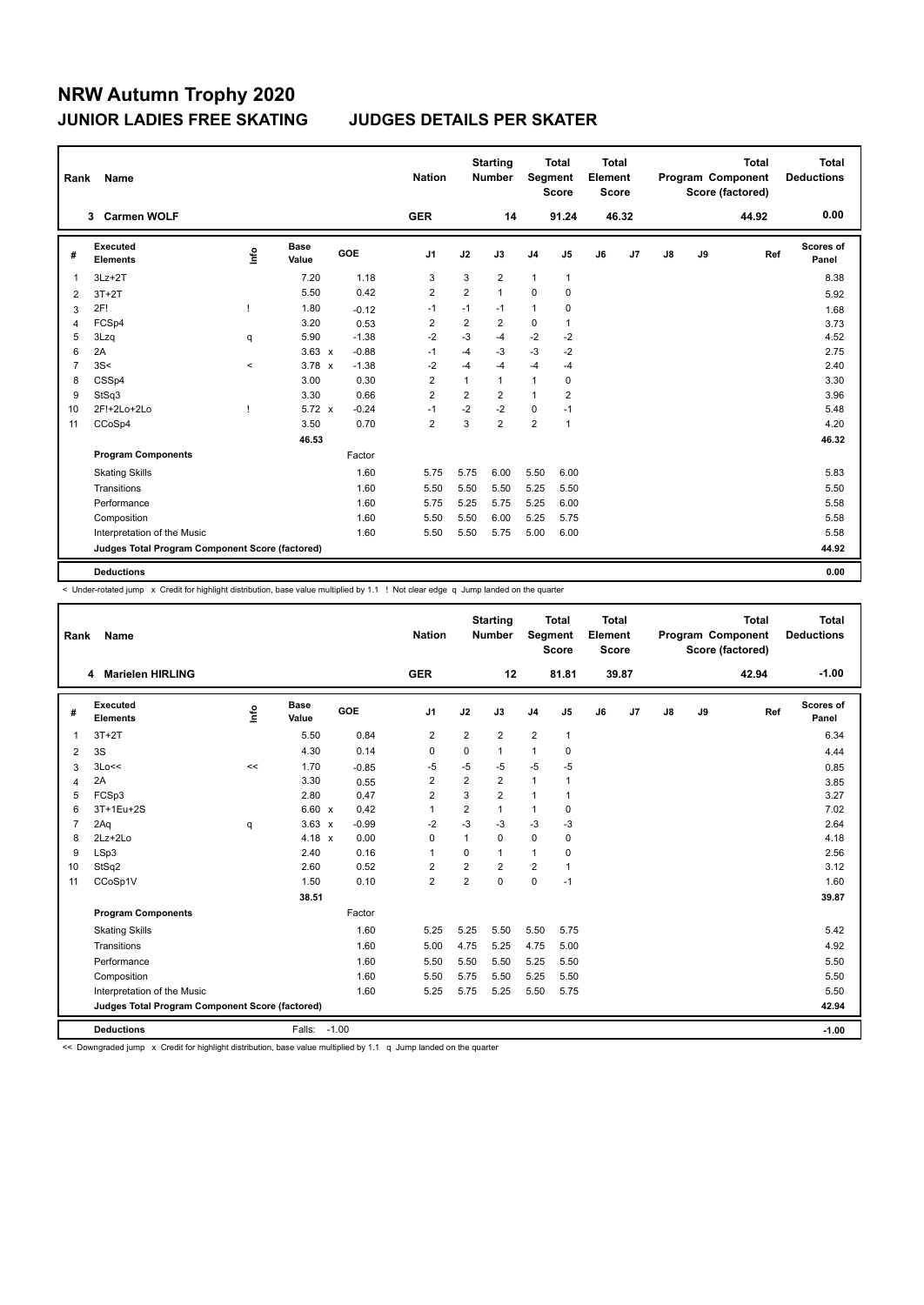| Rank           | Name                                            |      |                      |         |            | <b>Nation</b>  |                | <b>Starting</b><br><b>Number</b> |                | <b>Total</b><br>Segment<br><b>Score</b> | <b>Total</b><br>Element<br><b>Score</b> |       |               |    | <b>Total</b><br>Program Component<br>Score (factored) | <b>Total</b><br><b>Deductions</b> |
|----------------|-------------------------------------------------|------|----------------------|---------|------------|----------------|----------------|----------------------------------|----------------|-----------------------------------------|-----------------------------------------|-------|---------------|----|-------------------------------------------------------|-----------------------------------|
|                | 5 Dora HUS                                      |      |                      |         |            | <b>GER</b>     |                | 13                               |                | 75.83                                   |                                         | 34.97 |               |    | 41.86                                                 | $-1.00$                           |
| #              | <b>Executed</b><br><b>Elements</b>              | ١nf٥ | <b>Base</b><br>Value |         | <b>GOE</b> | J <sub>1</sub> | J2             | J3                               | J <sub>4</sub> | J5                                      | J6                                      | J7    | $\mathsf{J}8$ | J9 | Ref                                                   | Scores of<br>Panel                |
| 1              | 3F                                              |      | 5.30                 |         | 0.53       | $\overline{2}$ | $\mathbf{1}$   | $\mathbf{1}$                     | $\mathbf{1}$   | $\mathbf{1}$                            |                                         |       |               |    |                                                       | 5.83                              |
| 2              | 3T                                              |      | 4.20                 |         | 0.14       | $\overline{1}$ | 0              | $\mathbf{1}$                     | 0              | 0                                       |                                         |       |               |    |                                                       | 4.34                              |
| 3              | $3F+T$                                          |      | 5.30                 |         | $-1.41$    | $-3$           | $-4$           | $-3$                             | $-2$           | $-2$                                    |                                         |       |               |    |                                                       | 3.89                              |
| $\overline{4}$ | 2Lo                                             |      | 1.70                 |         | $-0.34$    | $-2$           | $-3$           | $-1$                             | $-2$           | $-2$                                    |                                         |       |               |    |                                                       | 1.36                              |
| 5              | LSp3                                            |      | 2.40                 |         | 0.32       | $\overline{2}$ | 2              | 1                                | 1              | 1                                       |                                         |       |               |    |                                                       | 2.72                              |
| 6              | 2A+1Eu+1S                                       |      | 4.62 $x$             |         | 0.00       | 0              | $\mathbf 0$    | 0                                | 1              | 0                                       |                                         |       |               |    |                                                       | 4.62                              |
| 7              | 2S                                              |      | $1.43 \times$        |         | 0.00       | $\mathbf 0$    | $-1$           | $\mathbf 0$                      | $\mathbf 0$    | $\mathbf 0$                             |                                         |       |               |    |                                                       | 1.43                              |
| 8              | 2T                                              |      | $1.43 \times$        |         | $-0.13$    | $-2$           | $-1$           | $-1$                             | $-1$           | $-1$                                    |                                         |       |               |    |                                                       | 1.30                              |
| 9              | FCSp4                                           |      | 3.20                 |         | 0.21       | $\overline{2}$ | $\mathbf{1}$   | 1                                | $\mathbf 0$    | $\mathbf 0$                             |                                         |       |               |    |                                                       | 3.41                              |
| 10             | StSq3                                           |      | 3.30                 |         | 0.22       | 0              | $\mathbf 0$    | $\mathbf{1}$                     | 1              | 1                                       |                                         |       |               |    |                                                       | 3.52                              |
| 11             | CCoSp3V                                         |      | 2.25                 |         | 0.30       | $\overline{2}$ | $\overline{2}$ | 1                                | 1              | $\mathbf 0$                             |                                         |       |               |    |                                                       | 2.55                              |
|                |                                                 |      | 35.13                |         |            |                |                |                                  |                |                                         |                                         |       |               |    |                                                       | 34.97                             |
|                | <b>Program Components</b>                       |      |                      |         | Factor     |                |                |                                  |                |                                         |                                         |       |               |    |                                                       |                                   |
|                | <b>Skating Skills</b>                           |      |                      |         | 1.60       | 5.00           | 4.75           | 5.50                             | 5.50           | 5.75                                    |                                         |       |               |    |                                                       | 5.33                              |
|                | Transitions                                     |      |                      |         | 1.60       | 5.00           | 4.25           | 5.25                             | 4.75           | 5.25                                    |                                         |       |               |    |                                                       | 5.00                              |
|                | Performance                                     |      |                      |         | 1.60       | 5.25           | 4.50           | 5.50                             | 5.25           | 5.50                                    |                                         |       |               |    |                                                       | 5.33                              |
|                | Composition                                     |      |                      |         | 1.60       | 5.00           | 4.75           | 5.50                             | 5.00           | 5.50                                    |                                         |       |               |    |                                                       | 5.17                              |
|                | Interpretation of the Music                     |      |                      |         | 1.60       | 5.25           | 4.50           | 5.50                             | 5.25           | 5.75                                    |                                         |       |               |    |                                                       | 5.33                              |
|                | Judges Total Program Component Score (factored) |      |                      |         |            |                |                |                                  |                |                                         |                                         |       |               |    |                                                       | 41.86                             |
|                | <b>Deductions</b>                               |      | Time violation:      | $-1.00$ |            |                |                |                                  |                |                                         |                                         |       |               |    |                                                       | $-1.00$                           |

x Credit for highlight distribution, base value multiplied by 1.1

| Rank           | Name                                            |         |                      |         | <b>Nation</b>            |             | <b>Starting</b><br><b>Number</b> | Segment        | Total<br><b>Score</b> | <b>Total</b><br>Element<br><b>Score</b> |       |               |    | <b>Total</b><br>Program Component<br>Score (factored) | <b>Total</b><br><b>Deductions</b> |
|----------------|-------------------------------------------------|---------|----------------------|---------|--------------------------|-------------|----------------------------------|----------------|-----------------------|-----------------------------------------|-------|---------------|----|-------------------------------------------------------|-----------------------------------|
|                | 6 Dani LOONSTRA                                 |         |                      |         | <b>NED</b>               |             | 6                                |                | 74.90                 |                                         | 38.84 |               |    | 37.06                                                 | $-1.00$                           |
| #              | Executed<br><b>Elements</b>                     | Linfo   | <b>Base</b><br>Value | GOE     | J <sub>1</sub>           | J2          | J3                               | J <sub>4</sub> | J5                    | J6                                      | J7    | $\mathsf{J}8$ | J9 | Ref                                                   | <b>Scores of</b><br>Panel         |
| 1              | $3Lz!+2T$                                       |         | 7.20                 | $-0.39$ | $-1$                     | $-2$        | $-1$                             | 0              | $\mathbf 0$           |                                         |       |               |    |                                                       | 6.81                              |
| 2              | 3T+1Eu+2F                                       |         | 6.50                 | 0.42    | 1                        | 1           | 1                                | $\mathbf{1}$   | 1                     |                                         |       |               |    |                                                       | 6.92                              |
| 3              | 3F<                                             | $\prec$ | 4.24                 | $-1.84$ | $-4$                     | $-5$        | $-4$                             | $-5$           | $-2$                  |                                         |       |               |    |                                                       | 2.40                              |
| $\overline{4}$ | 3F<+REP                                         | $\prec$ | 2.97                 | $-2.12$ | $-5$                     | $-5$        | $-5$                             | $-5$           | $-5$                  |                                         |       |               |    |                                                       | 0.85                              |
| 5              | CCoSp4                                          |         | 3.50                 | 0.47    | $\overline{2}$           | 3           | 1                                | 1              | 1                     |                                         |       |               |    |                                                       | 3.97                              |
| 6              | StSq2                                           |         | 2.60                 | 0.09    | 0                        | 1           | 0                                | 0              |                       |                                         |       |               |    |                                                       | 2.69                              |
| $\overline{7}$ | 3Lz!                                            | J       | $6.49 \times$        | $-0.59$ | $-1$                     | $-2$        | $-1$                             | $\mathbf 0$    | $-1$                  |                                         |       |               |    |                                                       | 5.90                              |
| 8              | 2A                                              |         | $3.63 \times$        | 0.00    | $-1$                     | $\mathbf 0$ | 0                                | $\mathbf 0$    | $\mathbf 0$           |                                         |       |               |    |                                                       | 3.63                              |
| 9              | $3T^*$                                          | $\star$ | 0.00 x               | 0.00    | $\overline{\phantom{a}}$ |             | $\overline{\phantom{a}}$         | ٠              |                       |                                         |       |               |    |                                                       | 0.00                              |
| 10             | FCCoSp4                                         |         | 3.50                 | $-0.23$ | 1                        | $-1$        | $-1$                             | $-2$           | 0                     |                                         |       |               |    |                                                       | 3.27                              |
| 11             | LSp3                                            |         | 2.40                 | 0.00    | $\mathbf 0$              | $\Omega$    | $\Omega$                         | $\mathbf{1}$   | $-1$                  |                                         |       |               |    |                                                       | 2.40                              |
|                |                                                 |         | 43.03                |         |                          |             |                                  |                |                       |                                         |       |               |    |                                                       | 38.84                             |
|                | <b>Program Components</b>                       |         |                      | Factor  |                          |             |                                  |                |                       |                                         |       |               |    |                                                       |                                   |
|                | <b>Skating Skills</b>                           |         |                      | 1.60    | 4.50                     | 4.50        | 4.75                             | 5.00           | 5.25                  |                                         |       |               |    |                                                       | 4.75                              |
|                | Transitions                                     |         |                      | 1.60    | 4.00                     | 4.25        | 4.50                             | 5.00           | 4.75                  |                                         |       |               |    |                                                       | 4.50                              |
|                | Performance                                     |         |                      | 1.60    | 4.50                     | 4.25        | 4.50                             | 4.75           | 5.00                  |                                         |       |               |    |                                                       | 4.58                              |
|                | Composition                                     |         |                      | 1.60    | 4.25                     | 4.50        | 4.75                             | 5.00           | 5.00                  |                                         |       |               |    |                                                       | 4.75                              |
|                | Interpretation of the Music                     |         |                      | 1.60    | 4.25                     | 4.75        | 4.50                             | 4.50           | 5.25                  |                                         |       |               |    |                                                       | 4.58                              |
|                | Judges Total Program Component Score (factored) |         |                      |         |                          |             |                                  |                |                       |                                         |       |               |    |                                                       | 37.06                             |
|                | <b>Deductions</b>                               |         | Falls: - 1.00        |         |                          |             |                                  |                |                       |                                         |       |               |    |                                                       | $-1.00$                           |

< Under-rotated jump \* Invalid element x Credit for highlight distribution, base value multiplied by 1.1 ! Not clear edge REP Jump repetition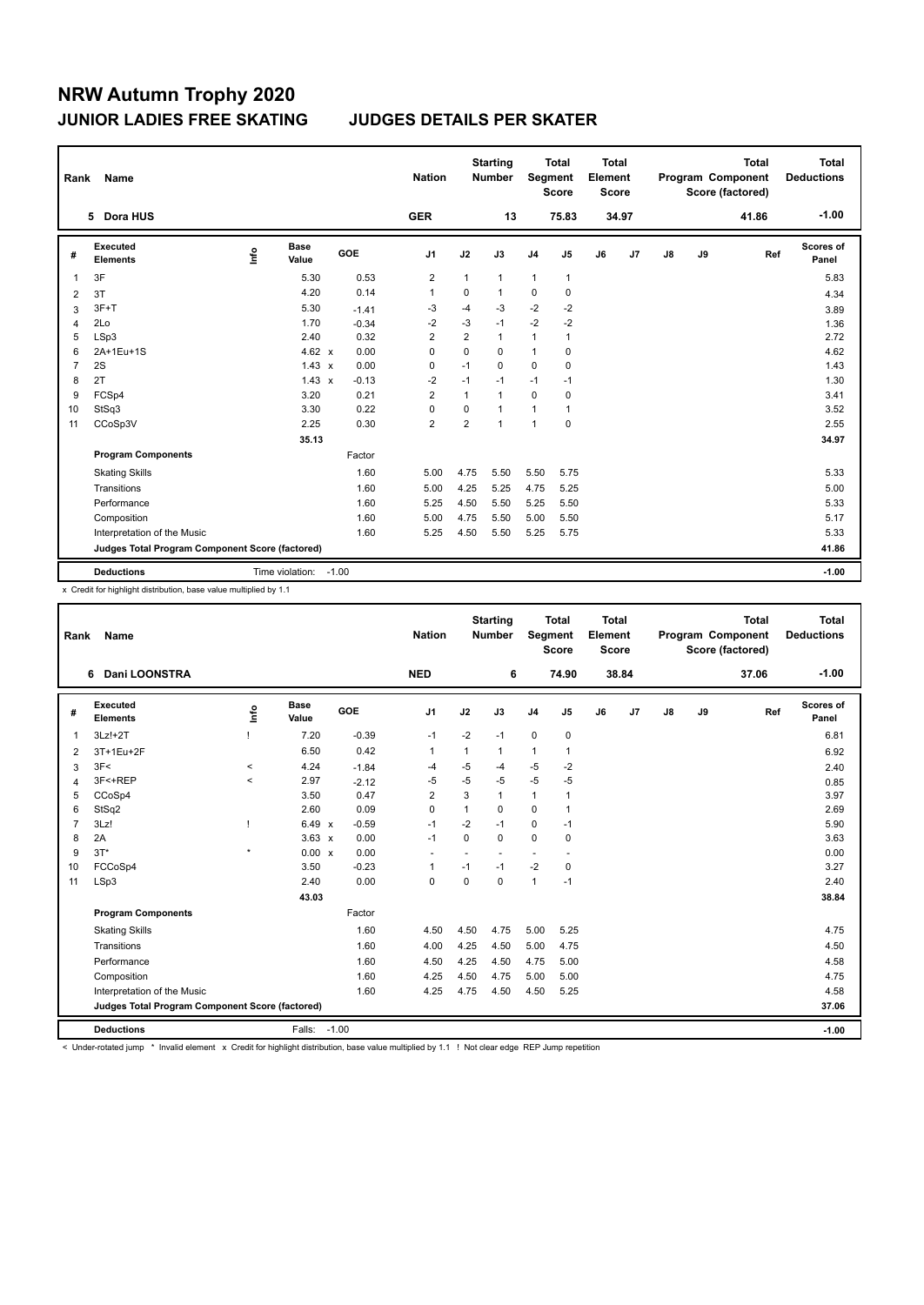| Rank           | <b>Name</b>                                     |      |                      |         | <b>Nation</b>  |                | <b>Starting</b><br><b>Number</b> | Segment        | <b>Total</b><br><b>Score</b> | Total<br>Element<br>Score |       |    |    | <b>Total</b><br>Program Component<br>Score (factored) | Total<br><b>Deductions</b> |
|----------------|-------------------------------------------------|------|----------------------|---------|----------------|----------------|----------------------------------|----------------|------------------------------|---------------------------|-------|----|----|-------------------------------------------------------|----------------------------|
|                | <b>Hanna PFAFFENROT</b><br>7                    |      |                      |         | <b>GER</b>     |                | 4                                |                | 69.13                        |                           | 34.20 |    |    | 36.93                                                 | $-2.00$                    |
| #              | Executed<br><b>Elements</b>                     | lnfo | <b>Base</b><br>Value | GOE     | J <sub>1</sub> | J2             | J3                               | J <sub>4</sub> | J5                           | J6                        | J7    | J8 | J9 | Ref                                                   | <b>Scores of</b><br>Panel  |
| 1              | 2A+1Eu+2S                                       |      | 5.10                 | 0.00    | $\mathbf{1}$   | 0              | 0                                | 0              | 0                            |                           |       |    |    |                                                       | 5.10                       |
| 2              | 3T<<                                            | <<   | 1.30                 | $-0.65$ | $-5$           | -5             | $-5$                             | $-5$           | $-5$                         |                           |       |    |    |                                                       | 0.65                       |
| 3              | 3Lo<<                                           | <<   | 1.70                 | $-0.85$ | -5             | -5             | -5                               | $-5$           | -5                           |                           |       |    |    |                                                       | 0.85                       |
| $\overline{4}$ | FCSSp4                                          |      | 3.00                 | $-0.10$ | $\mathbf{1}$   | $-1$           | 0                                | $-1$           | 0                            |                           |       |    |    |                                                       | 2.90                       |
| 5              | StSq2                                           |      | 2.60                 | 0.17    | $\mathbf 1$    | 0              | 1                                | 0              | 1                            |                           |       |    |    |                                                       | 2.77                       |
| 6              | $2A+2T$                                         |      | 4.60                 | 0.00    | 0              | $\mathbf 0$    | 0                                | $\mathbf 0$    | 1                            |                           |       |    |    |                                                       | 4.60                       |
| $\overline{7}$ | CCoSp3                                          |      | 3.00                 | 0.60    | 3              | 3              | $\overline{2}$                   | $\mathbf{1}$   | 1                            |                           |       |    |    |                                                       | 3.60                       |
| 8              | 2Lz                                             |      | 2.31 x               | 0.14    | 0              | 0              | 1                                | $\mathbf{1}$   | 1                            |                           |       |    |    |                                                       | 2.45                       |
| 9              | 3Sq                                             | q    | $4.73 \times$        | $-0.72$ | $-2$           | $-2$           | $-2$                             | $-1$           | 0                            |                           |       |    |    |                                                       | 4.01                       |
| 10             | $2Lz + 2Lo$                                     |      | $4.18 \times$        | 0.21    | $\overline{1}$ | $\overline{2}$ | 1                                | $\mathbf{1}$   | 0                            |                           |       |    |    |                                                       | 4.39                       |
| 11             | LSp3                                            |      | 2.40                 | 0.48    | 3              | 3              | $\overline{2}$                   | $\mathbf{1}$   | 1                            |                           |       |    |    |                                                       | 2.88                       |
|                |                                                 |      | 34.92                |         |                |                |                                  |                |                              |                           |       |    |    |                                                       | 34.20                      |
|                | <b>Program Components</b>                       |      |                      | Factor  |                |                |                                  |                |                              |                           |       |    |    |                                                       |                            |
|                | <b>Skating Skills</b>                           |      |                      | 1.60    | 4.75           | 4.50           | 5.00                             | 4.75           | 5.25                         |                           |       |    |    |                                                       | 4.83                       |
|                | Transitions                                     |      |                      | 1.60    | 4.00           | 3.75           | 4.50                             | 4.50           | 4.50                         |                           |       |    |    |                                                       | 4.33                       |
|                | Performance                                     |      |                      | 1.60    | 4.75           | 4.25           | 4.75                             | 4.50           | 4.75                         |                           |       |    |    |                                                       | 4.67                       |
|                | Composition                                     |      |                      | 1.60    | 4.50           | 4.50           | 4.75                             | 4.75           | 4.75                         |                           |       |    |    |                                                       | 4.67                       |
|                | Interpretation of the Music                     |      |                      | 1.60    | 4.25           | 3.50           | 4.75                             | 4.75           | 5.00                         |                           |       |    |    |                                                       | 4.58                       |
|                | Judges Total Program Component Score (factored) |      |                      |         |                |                |                                  |                |                              |                           |       |    |    |                                                       | 36.93                      |
|                | <b>Deductions</b>                               |      | Falls:               | $-2.00$ |                |                |                                  |                |                              |                           |       |    |    |                                                       | $-2.00$                    |

<< Downgraded jump x Credit for highlight distribution, base value multiplied by 1.1 q Jump landed on the quarter

| Rank           | Name                                            |         |                      |            | <b>Nation</b>  |                | <b>Starting</b><br><b>Number</b> | <b>Segment</b> | <b>Total</b><br><b>Score</b> | Total<br>Element<br>Score |       |               |    | <b>Total</b><br>Program Component<br>Score (factored) | <b>Total</b><br><b>Deductions</b> |
|----------------|-------------------------------------------------|---------|----------------------|------------|----------------|----------------|----------------------------------|----------------|------------------------------|---------------------------|-------|---------------|----|-------------------------------------------------------|-----------------------------------|
|                | <b>Sophia GIENGER</b><br>8                      |         |                      |            | <b>GER</b>     |                | 10                               |                | 68.70                        |                           | 31.57 |               |    | 40.13                                                 | $-3.00$                           |
| #              | Executed<br><b>Elements</b>                     | ١nf٥    | <b>Base</b><br>Value | <b>GOE</b> | J <sub>1</sub> | J2             | J3                               | J <sub>4</sub> | J5                           | J6                        | J7    | $\mathsf{J}8$ | J9 | Ref                                                   | Scores of<br>Panel                |
| 1              | $3S+2T$                                         |         | 5.60                 | 0.43       | $\mathbf{1}$   | $\mathbf{1}$   | $\mathbf{1}$                     | $\mathbf{1}$   | $\mathbf{1}$                 |                           |       |               |    |                                                       | 6.03                              |
| 2              | 2A+1Eu+2F                                       |         | 5.60                 | 0.00       | $\Omega$       | $\Omega$       | $\Omega$                         | $\Omega$       | 0                            |                           |       |               |    |                                                       | 5.60                              |
| 3              | 2Lo                                             |         | 1.70                 | 0.17       | $\overline{2}$ | 1              | $\mathbf{1}$                     | $\mathbf{1}$   | 0                            |                           |       |               |    |                                                       | 1.87                              |
| $\overline{4}$ | FCSp2                                           |         | 2.30                 | $-1.15$    | $-5$           | $-5$           | $-4$                             | $-5$           | $-5$                         |                           |       |               |    |                                                       | 1.15                              |
| 5              | 2Sq                                             | q       | 1.30                 | $-0.65$    | $-5$           | $-5$           | $-5$                             | $-5$           | $-5$                         |                           |       |               |    |                                                       | 0.65                              |
| 6              | SSp3                                            |         | 2.10                 | 0.21       | 3              | $\overline{2}$ | $\Omega$                         | $\mathbf 0$    | $\mathbf{1}$                 |                           |       |               |    |                                                       | 2.31                              |
| $\overline{7}$ | 2A<                                             | $\prec$ | 2.90 x               | $-1.32$    | $-5$           | $-5$           | $-5$                             | $-5$           | $-5$                         |                           |       |               |    |                                                       | 1.58                              |
| 8              | CCoSp3                                          |         | 3.00                 | 0.10       | $\mathbf 0$    | 2              | $\mathbf{1}$                     | $\mathbf 0$    | $\mathbf 0$                  |                           |       |               |    |                                                       | 3.10                              |
| 9              | StSq2                                           |         | 2.60                 | 0.35       | $\overline{2}$ | 2              | $\mathbf{1}$                     | $\mathbf 0$    | $\mathbf{1}$                 |                           |       |               |    |                                                       | 2.95                              |
| 10             | $2Lz+2T$                                        |         | $3.74 \times$        | 0.07       | $\overline{1}$ | 1              | $\Omega$                         | $\mathbf 0$    | 0                            |                           |       |               |    |                                                       | 3.81                              |
| 11             | 2Lz                                             |         | 2.31 x               | 0.21       | $\overline{2}$ | 2              | $\overline{1}$                   | $\mathbf 0$    | $\mathbf 0$                  |                           |       |               |    |                                                       | 2.52                              |
|                |                                                 |         | 33.15                |            |                |                |                                  |                |                              |                           |       |               |    |                                                       | 31.57                             |
|                | <b>Program Components</b>                       |         |                      | Factor     |                |                |                                  |                |                              |                           |       |               |    |                                                       |                                   |
|                | <b>Skating Skills</b>                           |         |                      | 1.60       | 5.25           | 5.25           | 5.25                             | 4.75           | 5.50                         |                           |       |               |    |                                                       | 5.25                              |
|                | Transitions                                     |         |                      | 1.60       | 5.00           | 4.75           | 4.75                             | 4.25           | 5.00                         |                           |       |               |    |                                                       | 4.83                              |
|                | Performance                                     |         |                      | 1.60       | 4.75           | 4.50           | 4.75                             | 4.50           | 5.00                         |                           |       |               |    |                                                       | 4.67                              |
|                | Composition                                     |         |                      | 1.60       | 5.50           | 5.50           | 5.00                             | 4.75           | 5.25                         |                           |       |               |    |                                                       | 5.25                              |
|                | Interpretation of the Music                     |         |                      | 1.60       | 5.25           | 5.50           | 4.75                             | 4.50           | 5.25                         |                           |       |               |    |                                                       | 5.08                              |
|                | Judges Total Program Component Score (factored) |         |                      |            |                |                |                                  |                |                              |                           |       |               |    |                                                       | 40.13                             |
|                | <b>Deductions</b>                               |         | Falls: -3.00         |            |                |                |                                  |                |                              |                           |       |               |    |                                                       | $-3.00$                           |

< Under-rotated jump x Credit for highlight distribution, base value multiplied by 1.1 q Jump landed on the quarter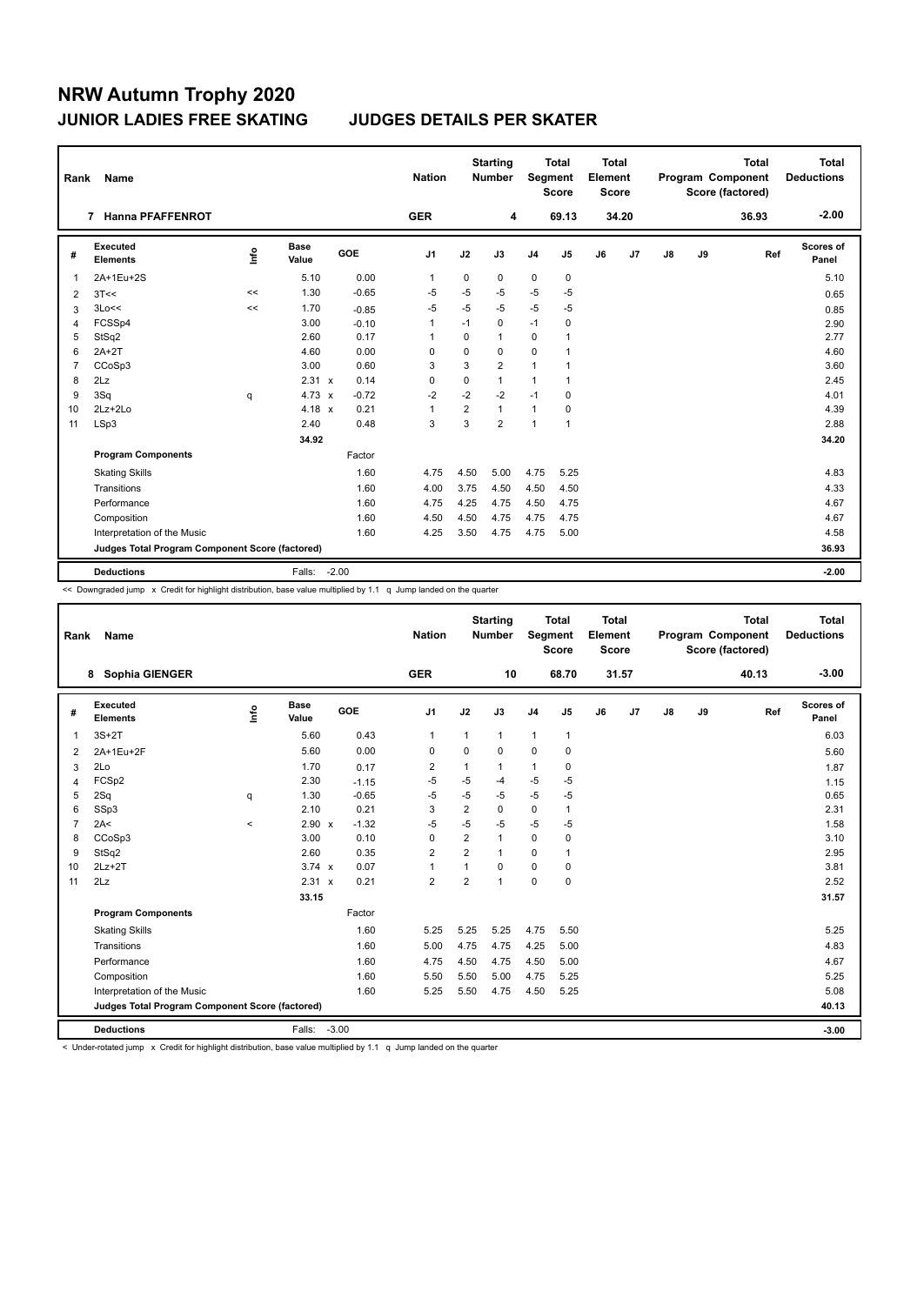| Rank           | Name                                            |      |                      |                         | <b>Nation</b>  |             | <b>Starting</b><br><b>Number</b> | Segment        | Total<br><b>Score</b>    | <b>Total</b><br>Element<br><b>Score</b> |       |    |    | <b>Total</b><br>Program Component<br>Score (factored) | <b>Total</b><br><b>Deductions</b> |
|----------------|-------------------------------------------------|------|----------------------|-------------------------|----------------|-------------|----------------------------------|----------------|--------------------------|-----------------------------------------|-------|----|----|-------------------------------------------------------|-----------------------------------|
|                | <b>Selina WILHELM</b><br>9                      |      |                      |                         | <b>GER</b>     |             | $\overline{7}$                   |                | 64.62                    |                                         | 27.49 |    |    | 38.13                                                 | $-1.00$                           |
| #              | <b>Executed</b><br><b>Elements</b>              | ١nf٥ | <b>Base</b><br>Value | GOE                     | J <sub>1</sub> | J2          | J3                               | J <sub>4</sub> | J5                       | J6                                      | J7    | J8 | J9 | Ref                                                   | <b>Scores of</b><br>Panel         |
| 1              | $3S+2T$                                         |      | 5.60                 | 0.00                    | 0              | $\mathbf 0$ | 0                                | $\pmb{0}$      | $\mathbf 0$              |                                         |       |    |    |                                                       | 5.60                              |
| 2              | $2A+2T$                                         |      | 4.60                 | $-0.99$                 | $-2$           | $-3$        | $-3$                             | $-3$           | $-3$                     |                                         |       |    |    |                                                       | 3.61                              |
| 3              | $2F+2Lo$                                        |      | 3.50                 | $-0.90$                 | $-5$           | -5          | $-5$                             | $-4$           | $-5$                     |                                         |       |    |    |                                                       | 2.60                              |
| 4              | 2A                                              |      | 3.30                 | $-0.99$                 | $-3$           | $-3$        | $-3$                             | $-3$           | $-4$                     |                                         |       |    |    |                                                       | 2.31                              |
| 5              | FSSp                                            |      | 0.00                 | 0.00                    |                |             |                                  | ٠              | $\overline{\phantom{a}}$ |                                         |       |    |    |                                                       | 0.00                              |
| 6              | 2S                                              |      | $1.43 \times$        | $-0.35$                 | $-2$           | -3          | $-3$                             | $-3$           | $-2$                     |                                         |       |    |    |                                                       | 1.08                              |
| $\overline{7}$ | 3Lo<<                                           | <<   | 1.87                 | $-0.85$<br>$\mathsf{x}$ | $-5$           | $-5$        | $-5$                             | $-5$           | $-5$                     |                                         |       |    |    |                                                       | 1.02                              |
| 8              | 2F                                              |      | $1.98 \times$        | 0.06                    | 0              | $\mathbf 0$ | $\mathbf{1}$                     | 1              | -2                       |                                         |       |    |    |                                                       | 2.04                              |
| 9              | StSq2                                           |      | 2.60                 | 0.26                    | $\overline{1}$ | 1           | $\mathbf{1}$                     | 1              | 1                        |                                         |       |    |    |                                                       | 2.86                              |
| 10             | LSp4                                            |      | 2.70                 | 0.27                    | $\overline{1}$ | 1           | $\mathbf{1}$                     | $\Omega$       | $\mathbf{1}$             |                                         |       |    |    |                                                       | 2.97                              |
| 11             | CCoSp3                                          |      | 3.00                 | 0.40                    | $\overline{2}$ | 2           | $\mathbf{1}$                     | 1              | $\mathbf 0$              |                                         |       |    |    |                                                       | 3.40                              |
|                |                                                 |      | 30.58                |                         |                |             |                                  |                |                          |                                         |       |    |    |                                                       | 27.49                             |
|                | <b>Program Components</b>                       |      |                      | Factor                  |                |             |                                  |                |                          |                                         |       |    |    |                                                       |                                   |
|                | <b>Skating Skills</b>                           |      |                      | 1.60                    | 4.25           | 4.50        | 5.00                             | 5.00           | 5.00                     |                                         |       |    |    |                                                       | 4.83                              |
|                | Transitions                                     |      |                      | 1.60                    | 4.75           | 5.00        | 4.50                             | 5.25           | 4.50                     |                                         |       |    |    |                                                       | 4.75                              |
|                | Performance                                     |      |                      | 1.60                    | 4.75           | 4.25        | 4.50                             | 5.00           | 4.50                     |                                         |       |    |    |                                                       | 4.58                              |
|                | Composition                                     |      |                      | 1.60                    | 4.50           | 5.50        | 4.75                             | 5.00           | 4.50                     |                                         |       |    |    |                                                       | 4.75                              |
|                | Interpretation of the Music                     |      |                      | 1.60                    | 5.00           | 5.25        | 4.75                             | 5.00           | 4.75                     |                                         |       |    |    |                                                       | 4.92                              |
|                | Judges Total Program Component Score (factored) |      |                      |                         |                |             |                                  |                |                          |                                         |       |    |    |                                                       | 38.13                             |
|                | <b>Deductions</b>                               |      | Falls: -1.00         |                         |                |             |                                  |                |                          |                                         |       |    |    |                                                       | $-1.00$                           |

<< Downgraded jump x Credit for highlight distribution, base value multiplied by 1.1

| Rank | <b>Name</b>                                     |         |                      |            | <b>Nation</b>  |                | <b>Starting</b><br><b>Number</b> |                | <b>Total</b><br>Segment<br><b>Score</b> | <b>Total</b><br>Element<br><b>Score</b> |       |    |    | <b>Total</b><br>Program Component<br>Score (factored) | <b>Total</b><br><b>Deductions</b> |
|------|-------------------------------------------------|---------|----------------------|------------|----------------|----------------|----------------------------------|----------------|-----------------------------------------|-----------------------------------------|-------|----|----|-------------------------------------------------------|-----------------------------------|
| 10   | <b>Nathalie GRUND</b>                           |         |                      |            | <b>GER</b>     |                | 5                                |                | 63.20                                   |                                         | 29.26 |    |    | 34.94                                                 | $-1.00$                           |
| #    | Executed<br><b>Elements</b>                     | Info    | <b>Base</b><br>Value | <b>GOE</b> | J1             | J2             | J3                               | J <sub>4</sub> | J5                                      | J6                                      | J7    | J8 | J9 | Ref                                                   | Scores of<br>Panel                |
| 1    | 2A                                              |         | 3.30                 | 0.33       | $\mathbf{1}$   | $\overline{2}$ | 1                                | $\mathbf{1}$   | $\mathbf{1}$                            |                                         |       |    |    |                                                       | 3.63                              |
| 2    | 3S<                                             | $\prec$ | 3.44                 | $-0.69$    | $-2$           | $-3$           | $-1$                             | $-2$           | $-2$                                    |                                         |       |    |    |                                                       | 2.75                              |
| 3    | $3Sq+1T$                                        | q       | 4.70                 | $-0.86$    | $-2$           | $-2$           | $-2$                             | $-2$           | $-1$                                    |                                         |       |    |    |                                                       | 3.84                              |
| 4    | 1A                                              |         | 1.10                 | 0.07       | $\mathbf{1}$   | 1              | 0                                | $\mathbf{1}$   | $\mathbf 0$                             |                                         |       |    |    |                                                       | 1.17                              |
| 5    | FCSp4                                           |         | 3.20                 | 0.21       | $\overline{2}$ | 1              | $\Omega$                         | $\mathbf{1}$   | $\mathbf 0$                             |                                         |       |    |    |                                                       | 3.41                              |
| 6    | $2Lz+2T$                                        |         | $3.74 \times$        | $-0.28$    | $-1$           | $-2$           | $-1$                             | $-1$           | $-2$                                    |                                         |       |    |    |                                                       | 3.46                              |
| 7    | StSq3                                           |         | 3.30                 | 0.33       | $\mathbf{1}$   | 1              | $\Omega$                         | $\mathbf{1}$   | 1                                       |                                         |       |    |    |                                                       | 3.63                              |
| 8    | 2F+1Eu+2S                                       |         | $3.96 \times$        | $-0.30$    | $-1$           | $-2$           | $-2$                             | $-2$           | $-1$                                    |                                         |       |    |    |                                                       | 3.66                              |
| 9    | FCCoSp2                                         |         | 2.50                 | $-0.33$    | $\mathbf{1}$   | $-1$           | $-2$                             | $-3$           | $-1$                                    |                                         |       |    |    |                                                       | 2.17                              |
| 10   | 2Lz                                             |         | 2.31 x               | $-0.77$    | $-3$           | $-4$           | $-4$                             | $-3$           | $-4$                                    |                                         |       |    |    |                                                       | 1.54                              |
| 11   | CCoSp                                           |         | 0.00                 | 0.00       | ÷              |                |                                  |                |                                         |                                         |       |    |    |                                                       | 0.00                              |
|      |                                                 |         | 31.55                |            |                |                |                                  |                |                                         |                                         |       |    |    |                                                       | 29.26                             |
|      | <b>Program Components</b>                       |         |                      | Factor     |                |                |                                  |                |                                         |                                         |       |    |    |                                                       |                                   |
|      | <b>Skating Skills</b>                           |         |                      | 1.60       | 4.75           | 4.50           | 4.50                             | 4.75           | 5.00                                    |                                         |       |    |    |                                                       | 4.67                              |
|      | Transitions                                     |         |                      | 1.60       | 4.25           | 3.75           | 4.25                             | 4.00           | 4.00                                    |                                         |       |    |    |                                                       | 4.08                              |
|      | Performance                                     |         |                      | 1.60       | 4.50           | 4.00           | 4.50                             | 4.25           | 4.50                                    |                                         |       |    |    |                                                       | 4.42                              |
|      | Composition                                     |         |                      | 1.60       | 4.50           | 4.25           | 4.50                             | 4.25           | 4.50                                    |                                         |       |    |    |                                                       | 4.42                              |
|      | Interpretation of the Music                     |         |                      | 1.60       | 4.25           | 4.00           | 4.50                             | 4.25           | 4.25                                    |                                         |       |    |    |                                                       | 4.25                              |
|      | Judges Total Program Component Score (factored) |         |                      |            |                |                |                                  |                |                                         |                                         |       |    |    |                                                       | 34.94                             |
|      | <b>Deductions</b>                               |         | Time violation:      | $-1.00$    |                |                |                                  |                |                                         |                                         |       |    |    |                                                       | $-1.00$                           |

< Under-rotated jump x Credit for highlight distribution, base value multiplied by 1.1 q Jump landed on the quarter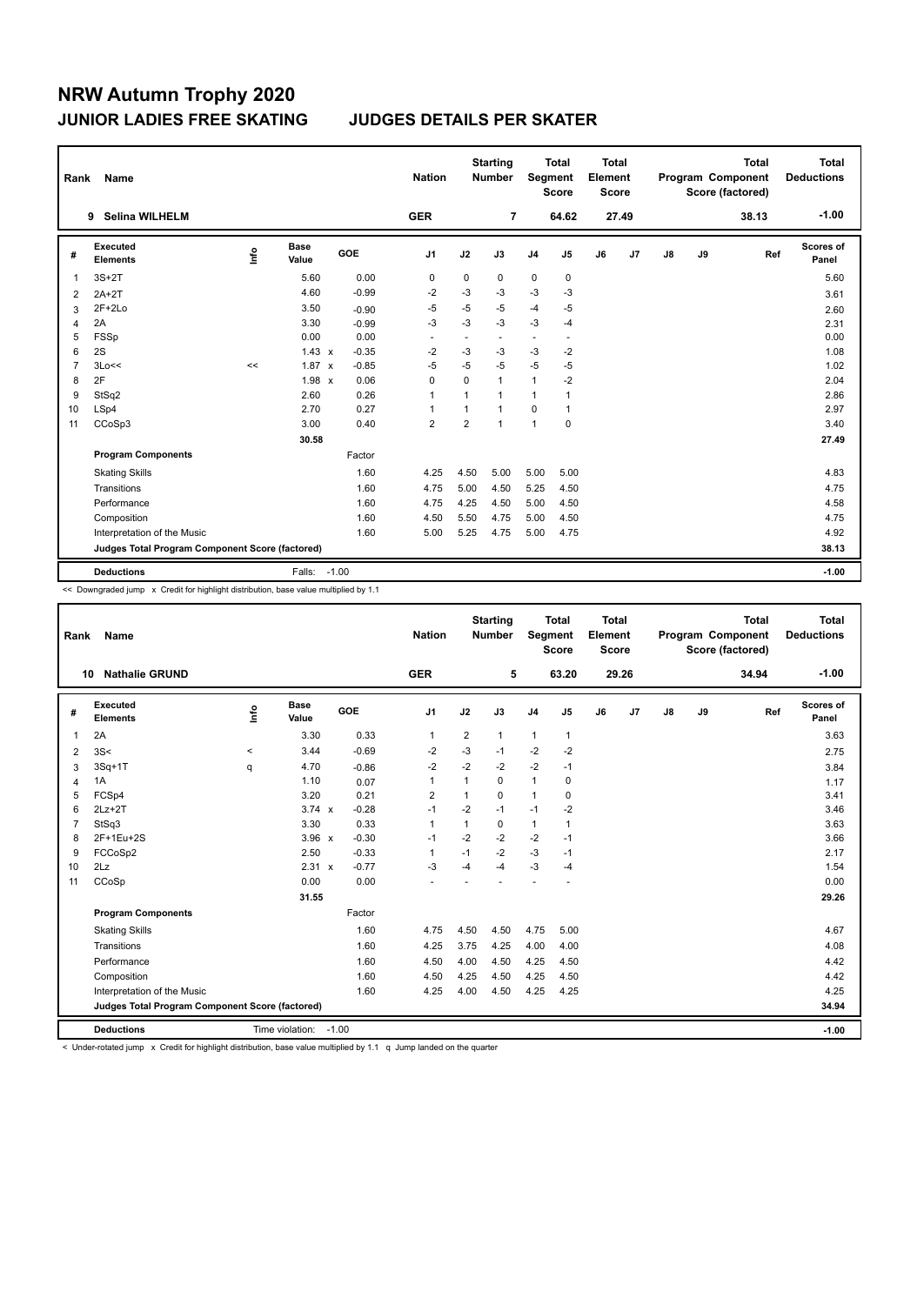| Rank           | Name                                            |                          |                      |         | <b>Nation</b>  |                | <b>Starting</b><br><b>Number</b> | <b>Segment</b> | <b>Total</b><br><b>Score</b> | <b>Total</b><br>Element<br><b>Score</b> |                |               |    | <b>Total</b><br>Program Component<br>Score (factored) | <b>Total</b><br><b>Deductions</b> |
|----------------|-------------------------------------------------|--------------------------|----------------------|---------|----------------|----------------|----------------------------------|----------------|------------------------------|-----------------------------------------|----------------|---------------|----|-------------------------------------------------------|-----------------------------------|
|                | Katja FINK<br>11                                |                          |                      |         | <b>GER</b>     |                | 9                                |                | 62.42                        |                                         | 26.90          |               |    | 38.52                                                 | $-3.00$                           |
| #              | Executed<br><b>Elements</b>                     | ١nf٥                     | <b>Base</b><br>Value | GOE     | J <sub>1</sub> | J2             | J3                               | J <sub>4</sub> | J5                           | J6                                      | J <sub>7</sub> | $\mathsf{J}8$ | J9 | Ref                                                   | Scores of<br>Panel                |
| 1              | 3T<                                             | $\overline{\phantom{0}}$ | 3.36                 | $-1.68$ | $-5$           | $-5$           | $-5$                             | $-5$           | $-5$                         |                                         |                |               |    |                                                       | 1.68                              |
| 2              | 2A                                              |                          | 3.30                 | 0.00    | 0              | $\Omega$       | $\Omega$                         | $\mathbf 0$    | 0                            |                                         |                |               |    |                                                       | 3.30                              |
| 3              | 2F                                              |                          | 1.80                 | 0.18    | $\overline{2}$ | $\overline{2}$ | $\mathbf{1}$                     | 0              | 0                            |                                         |                |               |    |                                                       | 1.98                              |
| 4              | CCoSp4                                          |                          | 3.50                 | 0.93    | 3              | $\overline{4}$ | $\overline{2}$                   | 3              | $\overline{2}$               |                                         |                |               |    |                                                       | 4.43                              |
| 5              | StSq2                                           |                          | 2.60                 | 0.43    | 2              | 2              | 0                                | $\overline{2}$ | 1                            |                                         |                |               |    |                                                       | 3.03                              |
| 6              | 2Lz!+2Lo+2Lo<<                                  | <<                       | 4.30                 | $-0.70$ | $-3$           | $-4$           | $-3$                             | $-4$           | $-3$                         |                                         |                |               |    |                                                       | 3.60                              |
| $\overline{7}$ | FCSp4                                           |                          | 3.20                 | 0.21    | $\mathbf{1}$   | $-1$           | $\mathbf{1}$                     | $\mathbf{1}$   | $\mathbf 0$                  |                                         |                |               |    |                                                       | 3.41                              |
| 8              | 2A<<                                            | <<                       | 1.21 x               | $-0.55$ | $-5$           | $-5$           | -5                               | $-5$           | $-5$                         |                                         |                |               |    |                                                       | 0.66                              |
| 9              | 2Lz!                                            |                          | $2.31 \times$        | $-1.05$ | $-5$           | $-5$           | $-5$                             | $-5$           | $-5$                         |                                         |                |               |    |                                                       | 1.26                              |
| 10             | 2F                                              |                          | $1.98 \times$        | $-0.18$ | $-1$           | $-2$           | $-1$                             | $-1$           | $-1$                         |                                         |                |               |    |                                                       | 1.80                              |
| 11             | FCCoSp2V                                        |                          | 1.88                 | $-0.13$ | $-1$           | $-2$           | $\Omega$                         | $-1$           | 1                            |                                         |                |               |    |                                                       | 1.75                              |
|                |                                                 |                          | 29.44                |         |                |                |                                  |                |                              |                                         |                |               |    |                                                       | 26.90                             |
|                | <b>Program Components</b>                       |                          |                      | Factor  |                |                |                                  |                |                              |                                         |                |               |    |                                                       |                                   |
|                | <b>Skating Skills</b>                           |                          |                      | 1.60    | 5.25           | 4.75           | 5.00                             | 5.25           | 5.00                         |                                         |                |               |    |                                                       | 5.08                              |
|                | Transitions                                     |                          |                      | 1.60    | 5.00           | 4.25           | 4.50                             | 4.50           | 4.75                         |                                         |                |               |    |                                                       | 4.58                              |
|                | Performance                                     |                          |                      | 1.60    | 4.75           | 4.00           | 4.50                             | 4.50           | 4.50                         |                                         |                |               |    |                                                       | 4.50                              |
|                | Composition                                     |                          |                      | 1.60    | 5.25           | 5.50           | 4.75                             | 5.00           | 5.00                         |                                         |                |               |    |                                                       | 5.08                              |
|                | Interpretation of the Music                     |                          |                      | 1.60    | 5.00           | 5.25           | 4.75                             | 4.50           | 4.75                         |                                         |                |               |    |                                                       | 4.83                              |
|                | Judges Total Program Component Score (factored) |                          |                      |         |                |                |                                  |                |                              |                                         |                |               |    |                                                       | 38.52                             |
|                | <b>Deductions</b>                               |                          | Falls:               | $-3.00$ |                |                |                                  |                |                              |                                         |                |               |    |                                                       | $-3.00$                           |

< Under-rotated jump << Downgraded jump x Credit for highlight distribution, base value multiplied by 1.1 ! Not clear edge

| Rank           | Name                                            |      |               |                         | <b>Nation</b>  |                | <b>Starting</b><br><b>Number</b> | Segment        | <b>Total</b><br><b>Score</b> | <b>Total</b><br>Element<br><b>Score</b> |       |               |    | <b>Total</b><br>Program Component<br>Score (factored) | <b>Total</b><br><b>Deductions</b> |
|----------------|-------------------------------------------------|------|---------------|-------------------------|----------------|----------------|----------------------------------|----------------|------------------------------|-----------------------------------------|-------|---------------|----|-------------------------------------------------------|-----------------------------------|
|                | <b>Hannah DEMPFLE</b><br>12                     |      |               |                         | <b>GER</b>     |                | 11                               |                | 62.28                        |                                         | 26.02 |               |    | 38.26                                                 | $-2.00$                           |
| #              | Executed<br><b>Elements</b>                     | ١nf٥ | Base<br>Value | GOE                     | J <sub>1</sub> | J2             | J3                               | J <sub>4</sub> | J5                           | J6                                      | J7    | $\mathsf{J}8$ | J9 | Ref                                                   | Scores of<br>Panel                |
| 1              | 3F                                              |      | 5.30          | $-2.65$                 | $-5$           | $-5$           | $-5$                             | $-5$           | $-5$                         |                                         |       |               |    |                                                       | 2.65                              |
| 2              | 3F!+REP                                         | ı    | 3.71          | $-2.47$                 | $-5$           | $-5$           | $-5$                             | $-4$           | -4                           |                                         |       |               |    |                                                       | 1.24                              |
| 3              | CCoSp3                                          |      | 3.00          | 0.60                    | 3              | 3              | $\mathbf{1}$                     | $\overline{2}$ | $\mathbf{1}$                 |                                         |       |               |    |                                                       | 3.60                              |
| 4              | StSq2                                           |      | 2.60          | 0.26                    | 1              | $\mathbf{1}$   | $\mathbf{1}$                     | $\mathbf{1}$   |                              |                                         |       |               |    |                                                       | 2.86                              |
| 5              | $2A+2T$                                         |      | 4.60          | 0.44                    | $\overline{2}$ | $\overline{2}$ | $\mathbf{1}$                     | 1              | $\mathbf{1}$                 |                                         |       |               |    |                                                       | 5.04                              |
| 6              | 3S                                              |      | 4.30          | $-1.00$                 | $-3$           | $-3$           | $-2$                             | $-1$           | $-2$                         |                                         |       |               |    |                                                       | 3.30                              |
| $\overline{7}$ | 3S+REP                                          |      | $3.31 \times$ | $-2.15$                 | $-5$           | $-5$           | $-5$                             | $-5$           | $-5$                         |                                         |       |               |    |                                                       | 1.16                              |
| 8              | 1A                                              |      | 1.21          | $-0.26$<br>$\mathsf{x}$ | $-2$           | $-3$           | $-2$                             | $-2$           | $-3$                         |                                         |       |               |    |                                                       | 0.95                              |
| 9              | FSSp3                                           |      | 2.60          | 0.00                    | $\mathbf 0$    | $\mathbf 0$    | 0                                | $-1$           | $\overline{2}$               |                                         |       |               |    |                                                       | 2.60                              |
| 10             | 1Lz                                             |      | 0.66 x        | 0.00                    | 0              | $\mathbf 0$    | $\Omega$                         | $\mathbf 0$    | 0                            |                                         |       |               |    |                                                       | 0.66                              |
| 11             | LSp2                                            |      | 1.90          | 0.06                    | $\mathbf 0$    | 3              | 1                                | 0              | $\mathbf 0$                  |                                         |       |               |    |                                                       | 1.96                              |
|                |                                                 |      | 33.19         |                         |                |                |                                  |                |                              |                                         |       |               |    |                                                       | 26.02                             |
|                | <b>Program Components</b>                       |      |               | Factor                  |                |                |                                  |                |                              |                                         |       |               |    |                                                       |                                   |
|                | <b>Skating Skills</b>                           |      |               | 1.60                    | 4.25           | 5.00           | 5.00                             | 5.25           | 5.25                         |                                         |       |               |    |                                                       | 5.08                              |
|                | Transitions                                     |      |               | 1.60                    | 4.00           | 4.25           | 4.75                             | 4.75           | 5.00                         |                                         |       |               |    |                                                       | 4.58                              |
|                | Performance                                     |      |               | 1.60                    | 4.25           | 4.00           | 4.50                             | 5.00           | 5.00                         |                                         |       |               |    |                                                       | 4.58                              |
|                | Composition                                     |      |               | 1.60                    | 4.50           | 5.00           | 5.00                             | 5.00           | 5.25                         |                                         |       |               |    |                                                       | 5.00                              |
|                | Interpretation of the Music                     |      |               | 1.60                    | 4.25           | 4.50           | 4.75                             | 4.75           | 5.00                         |                                         |       |               |    |                                                       | 4.67                              |
|                | Judges Total Program Component Score (factored) |      |               |                         |                |                |                                  |                |                              |                                         |       |               |    |                                                       | 38.26                             |
|                | <b>Deductions</b>                               |      | Falls:        | $-2.00$                 |                |                |                                  |                |                              |                                         |       |               |    |                                                       | $-2.00$                           |

x Credit for highlight distribution, base value multiplied by 1.1 ! Not clear edge REP Jump repetition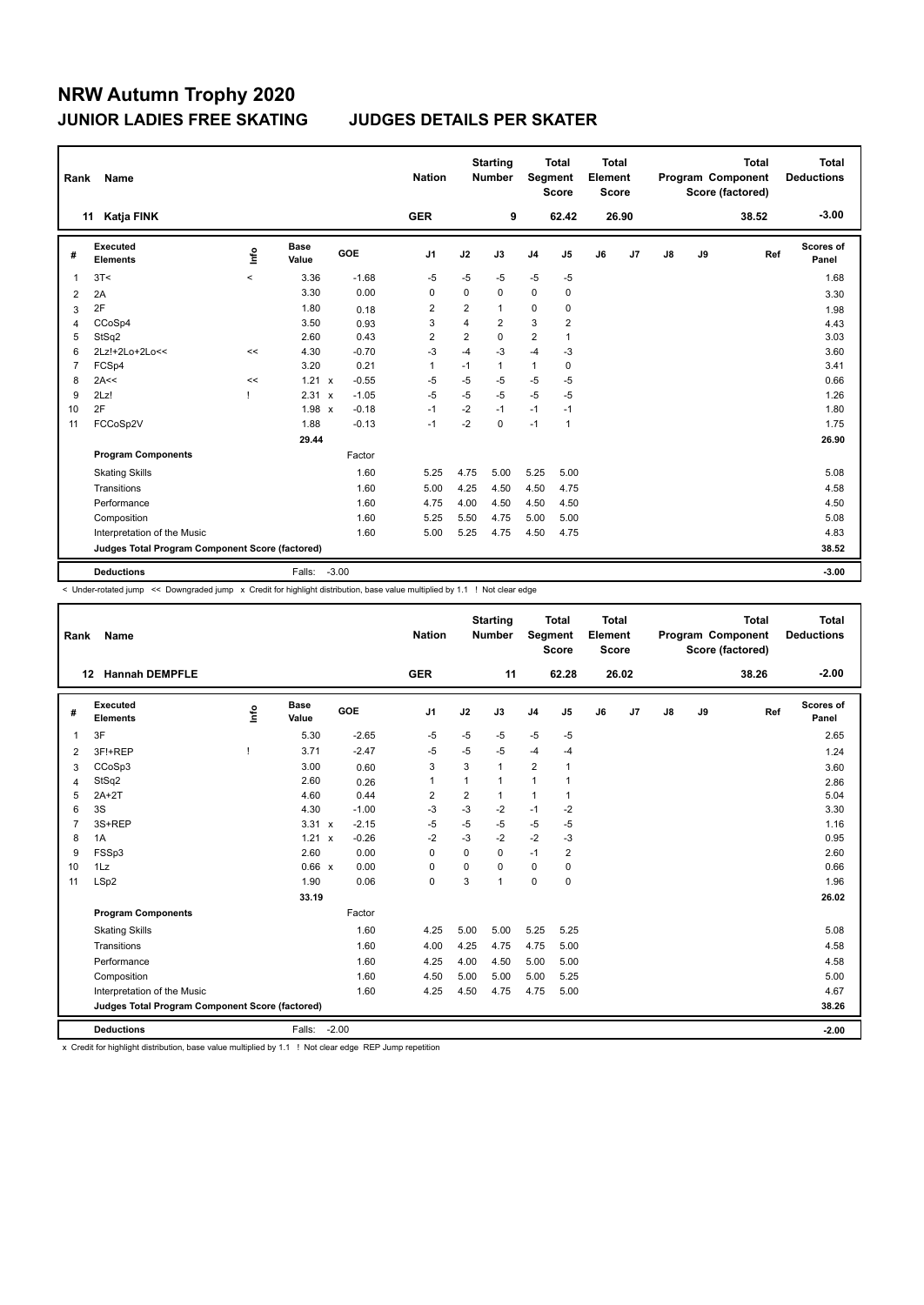| Rank           | Name                                            |         |                      |         | <b>Nation</b>  |             | <b>Starting</b><br><b>Number</b> | Segment        | <b>Total</b><br><b>Score</b> | <b>Total</b><br>Element<br>Score |       |    |    | <b>Total</b><br>Program Component<br>Score (factored) | Total<br><b>Deductions</b> |
|----------------|-------------------------------------------------|---------|----------------------|---------|----------------|-------------|----------------------------------|----------------|------------------------------|----------------------------------|-------|----|----|-------------------------------------------------------|----------------------------|
|                | <b>Jasmin WIERTZ</b><br>13                      |         |                      |         | <b>GER</b>     |             | $\mathbf{2}$                     |                | 61.13                        |                                  | 28.53 |    |    | 33.60                                                 | $-1.00$                    |
| #              | <b>Executed</b><br><b>Elements</b>              | ١nf٥    | <b>Base</b><br>Value | GOE     | J <sub>1</sub> | J2          | J3                               | J <sub>4</sub> | J5                           | J6                               | J7    | J8 | J9 | Ref                                                   | <b>Scores of</b><br>Panel  |
| 1              | 2A+1Eu+2F                                       |         | 5.60                 | 0.00    | 0              | 0           | 0                                | $-1$           | 0                            |                                  |       |    |    |                                                       | 5.60                       |
| 2              | 2Lo                                             |         | 1.70                 | 0.17    | $\overline{1}$ | 1           | $\mathbf{1}$                     | $\mathbf{1}$   | $\mathbf 0$                  |                                  |       |    |    |                                                       | 1.87                       |
| 3              | 2Lz                                             |         | 2.10                 | 0.07    | 0              | 0           | $\mathbf{1}$                     | 1              | 0                            |                                  |       |    |    |                                                       | 2.17                       |
| $\overline{4}$ | FCSp2                                           |         | 2.30                 | 0.08    | 1              | $\mathbf 0$ | $\mathbf{1}$                     | $\mathbf 0$    | $\mathbf 0$                  |                                  |       |    |    |                                                       | 2.38                       |
| 5              | 2F                                              |         | 1.80                 | 0.12    | 1              | 1           | 1                                | 0              | $\mathbf 0$                  |                                  |       |    |    |                                                       | 1.92                       |
| 6              | 2A<                                             | $\prec$ | 2.64                 | $-1.32$ | $-5$           | $-5$        | $-5$                             | $-5$           | -5                           |                                  |       |    |    |                                                       | 1.32                       |
| $\overline{7}$ | StSq2                                           |         | 2.60                 | 0.09    | 0              | $-1$        | $\mathbf 0$                      | $\mathbf{1}$   | $\mathbf{1}$                 |                                  |       |    |    |                                                       | 2.69                       |
| 8              | 2Lz                                             |         | 2.31 x               | $-0.77$ | $-4$           | $-5$        | $-3$                             | $-3$           | $-4$                         |                                  |       |    |    |                                                       | 1.54                       |
| 9              | SSp4                                            |         | 2.50                 | 0.08    | $\mathbf{1}$   | 1           | $\Omega$                         | $\mathbf 0$    | $\mathbf 0$                  |                                  |       |    |    |                                                       | 2.58                       |
| 10             | $2Lo+2Tq$                                       | q       | $3.30 \times$        | $-0.34$ | $-2$           | $-2$        | $-2$                             | $-2$           | $-1$                         |                                  |       |    |    |                                                       | 2.96                       |
| 11             | CCoSp4                                          |         | 3.50                 | 0.00    | $\mathbf 0$    | $-1$        | $\mathbf 0$                      | $\mathbf 0$    | $\mathbf 0$                  |                                  |       |    |    |                                                       | 3.50                       |
|                |                                                 |         | 30.35                |         |                |             |                                  |                |                              |                                  |       |    |    |                                                       | 28.53                      |
|                | <b>Program Components</b>                       |         |                      | Factor  |                |             |                                  |                |                              |                                  |       |    |    |                                                       |                            |
|                | <b>Skating Skills</b>                           |         |                      | 1.60    | 4.25           | 4.25        | 4.50                             | 4.50           | 4.75                         |                                  |       |    |    |                                                       | 4.42                       |
|                | Transitions                                     |         |                      | 1.60    | 3.75           | 3.25        | 4.25                             | 4.00           | 3.75                         |                                  |       |    |    |                                                       | 3.83                       |
|                | Performance                                     |         |                      | 1.60    | 4.00           | 3.50        | 4.50                             | 4.25           | 4.25                         |                                  |       |    |    |                                                       | 4.17                       |
|                | Composition                                     |         |                      | 1.60    | 4.25           | 4.25        | 4.50                             | 4.25           | 4.25                         |                                  |       |    |    |                                                       | 4.25                       |
|                | Interpretation of the Music                     |         |                      | 1.60    | 4.25           | 3.25        | 4.50                             | 4.25           | 4.50                         |                                  |       |    |    |                                                       | 4.33                       |
|                | Judges Total Program Component Score (factored) |         |                      |         |                |             |                                  |                |                              |                                  |       |    |    |                                                       | 33.60                      |
|                | <b>Deductions</b>                               |         | Falls: -1.00         |         |                |             |                                  |                |                              |                                  |       |    |    |                                                       | $-1.00$                    |

< Under-rotated jump x Credit for highlight distribution, base value multiplied by 1.1 q Jump landed on the quarter

| Rank                                            | Name                        |                                  |                      |            | <b>Nation</b>  |                | <b>Starting</b><br><b>Number</b> | Segment        | <b>Total</b><br><b>Score</b> | <b>Total</b><br>Element<br><b>Score</b> |                |       |    | <b>Total</b><br>Program Component<br>Score (factored) | <b>Total</b><br><b>Deductions</b> |
|-------------------------------------------------|-----------------------------|----------------------------------|----------------------|------------|----------------|----------------|----------------------------------|----------------|------------------------------|-----------------------------------------|----------------|-------|----|-------------------------------------------------------|-----------------------------------|
|                                                 | 14 Fiona WIENS              |                                  |                      |            | <b>GER</b>     |                | 3                                |                | 58.58                        |                                         | 25.97          |       |    | 33.61                                                 | $-1.00$                           |
| #                                               | Executed<br><b>Elements</b> | $\mathop{\mathsf{Irr}}\nolimits$ | <b>Base</b><br>Value | <b>GOE</b> | J1             | J2             | J3                               | J <sub>4</sub> | J5                           | J6                                      | J <sub>7</sub> | J8    | J9 | Ref                                                   | Scores of<br>Panel                |
| 1                                               | $2T+2T$                     |                                  | 2.60                 | 0.17       | $\mathbf{1}$   | $\overline{2}$ | 0                                | $\overline{2}$ | $\mathbf{1}$                 |                                         |                |       |    |                                                       | 2.77                              |
| 2                                               | 2S<<                        | <<                               | 0.40                 | $-0.20$    | -5             | $-5$           | $-5$                             | $-5$           | $-5$                         |                                         |                |       |    |                                                       | 0.20                              |
| 3                                               | 3Lo<                        | $\prec$                          | 3.92                 | $-1.70$    | $-4$           | $-5$           | $-4$                             | $-5$           | $-2$                         |                                         |                |       |    |                                                       | 2.22                              |
| 4                                               | 3S<                         | $\prec$                          | 3.44                 | $-1.72$    | $-5$           | $-5$           | $-5$                             | $-5$           | $-5$                         |                                         |                |       |    |                                                       | 1.72                              |
| 5                                               | FCSp4                       |                                  | 3.20                 | 0.53       | 3              | 3              | $\mathbf{1}$                     | $\mathbf{1}$   | $\mathbf{1}$                 |                                         |                |       |    |                                                       | 3.73                              |
| 6                                               | $2T^*$                      | $\pmb{\ast}$                     | 0.00 x               | 0.00       | $\blacksquare$ | $\blacksquare$ | $\overline{a}$                   | $\sim$         | $\overline{\phantom{a}}$     |                                         |                |       |    |                                                       | 0.00                              |
| $\overline{7}$                                  | 2Aq                         | q                                | $3.63 \times$        | $-0.44$    | $-2$           | $-2$           | $-1$                             | $-1$           | $-1$                         |                                         |                |       |    |                                                       | 3.19                              |
| 8                                               | CCoSp3                      |                                  | 3.00                 | 0.40       | $\overline{2}$ | 3              | $\mathbf{1}$                     | $\mathbf{1}$   | 0                            |                                         |                |       |    |                                                       | 3.40                              |
| 9                                               | StSq2                       |                                  | 2.60                 | 0.26       | $\overline{2}$ | 1              | $\Omega$                         | $\mathbf{1}$   | $\mathbf{1}$                 |                                         |                |       |    |                                                       | 2.86                              |
| 10                                              | 2A<                         | $\prec$                          | 2.90 x               | $-0.44$    | $-1$           | $-3$           | $-2$                             | $-1$           | $-2$                         |                                         |                |       |    |                                                       | 2.46                              |
| 11                                              | LSp4                        |                                  | 2.70                 | 0.72       | $\overline{4}$ | 4              | $\overline{2}$                   | $\overline{2}$ | $\overline{2}$               |                                         |                |       |    |                                                       | 3.42                              |
|                                                 |                             |                                  | 28.39                |            |                |                |                                  |                |                              |                                         |                |       |    |                                                       | 25.97                             |
|                                                 | <b>Program Components</b>   |                                  |                      | Factor     |                |                |                                  |                |                              |                                         |                |       |    |                                                       |                                   |
|                                                 | <b>Skating Skills</b>       |                                  |                      | 1.60       | 4.50           | 4.50           | 4.25                             | 4.75           | 4.25                         |                                         |                |       |    |                                                       | 4.42                              |
|                                                 | Transitions                 |                                  |                      | 1.60       | 4.00           | 3.50           | 4.00                             | 4.25           | 3.75                         |                                         |                |       |    |                                                       | 3.92                              |
|                                                 | Performance                 |                                  |                      | 1.60       | 4.00           | 3.50           | 4.00                             | 4.50           | 4.00                         |                                         |                |       |    |                                                       | 4.00                              |
|                                                 | Composition                 |                                  |                      | 1.60       | 4.50           | 4.75           | 4.25                             | 4.50           | 4.25                         |                                         |                |       |    |                                                       | 4.42                              |
|                                                 | Interpretation of the Music |                                  |                      | 1.60       | 4.25           | 4.25           | 4.00                             | 4.50           | 4.25                         |                                         |                |       |    |                                                       | 4.25                              |
| Judges Total Program Component Score (factored) |                             |                                  |                      |            |                |                |                                  |                |                              |                                         |                | 33.61 |    |                                                       |                                   |
|                                                 | <b>Deductions</b>           |                                  | Falls: -1.00         |            |                |                |                                  |                |                              |                                         |                |       |    |                                                       | $-1.00$                           |

< Under-rotated jump << Downgraded jump \* Invalid element x Credit for highlight distribution, base value multiplied by 1.1 q Jump landed on the quarter